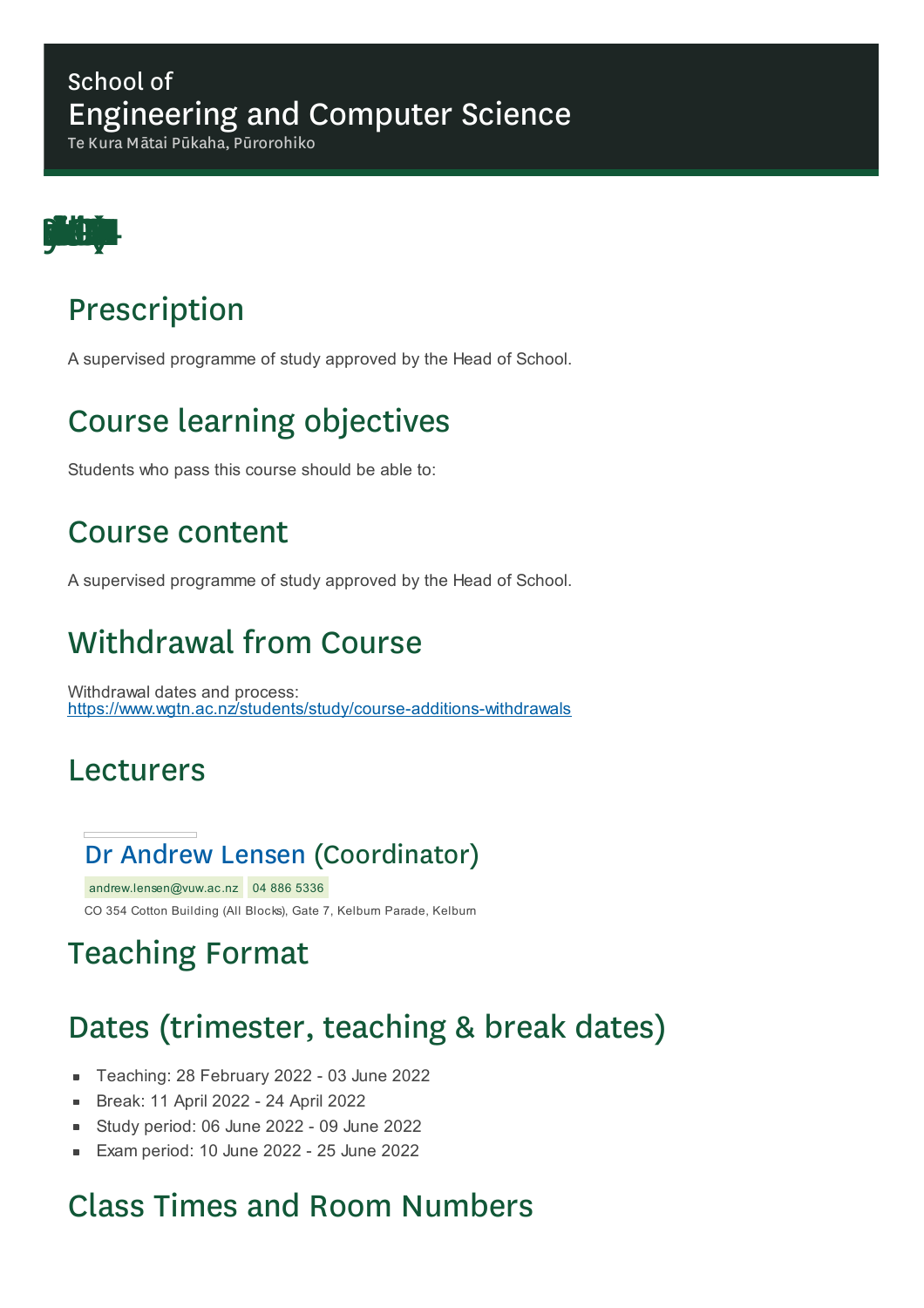## Set Texts and Recommended Readings

#### Required

There are no required texts for this offering.

# Mandatory Course Requirements

*If you believe that exceptional circumstances may prevent you from meeting the mandatory course requirements, contact the Course Coordinator for advice as soon as possible.*

### Assessment

**Assessment Item Due Date or Test Date CLO(s) Percentage**

#### **Penalties**

For "wrapper" courses with a final essay component, late submission of the final essay will limit your essay grade to an A, with the maximum grade further decreasing by one grade for every additional two days late. For example, an essay received five days late will be limited to a maximum grade of A-. Extensions due to exceptional circumstances may be negotiated on a case-by-case basis.Late submission of the final essay will result in a penalty of 10% per day, unless an extension is negotiated on the basis of exceptional circumstances.

### **Workload**

# Teaching Plan

# Communication of Additional Information

Please refer to https://ecs.wgtn.ac.nz/Courses/COMP440\_2022T1/ for information on all T1 Directed Individual Study offerings.

# Links to General Course Information

- Academic Integrity and Plagiarism: https://www.wgtn.ac.nz/students/study/exams/integrity-plagiarism
- Academic Progress: https://www.wgtn.ac.nz/students/study/progress/academic-progess (including × restrictions and non-engagement)
- Dates and deadlines: https://www.wgtn.ac.nz/students/study/dates
- Grades: https://www.wgtn.ac.nz/students/study/progress/grades
- Special passes: Refer to the Assessment Handbook, at ÷ https://www.wgtn.ac.nz/documents/policy/staff-policy/assessment-handbook.pdf
- Statutes and policies, e.g. Student Conduct Statute: https://www.wgtn.ac.nz/about/governance/strategy
- Student support: https://www.wgtn.ac.nz/students/support
- Students with disabilities: https://www.wgtn.ac.nz/st\_services/disability/  $\blacksquare$